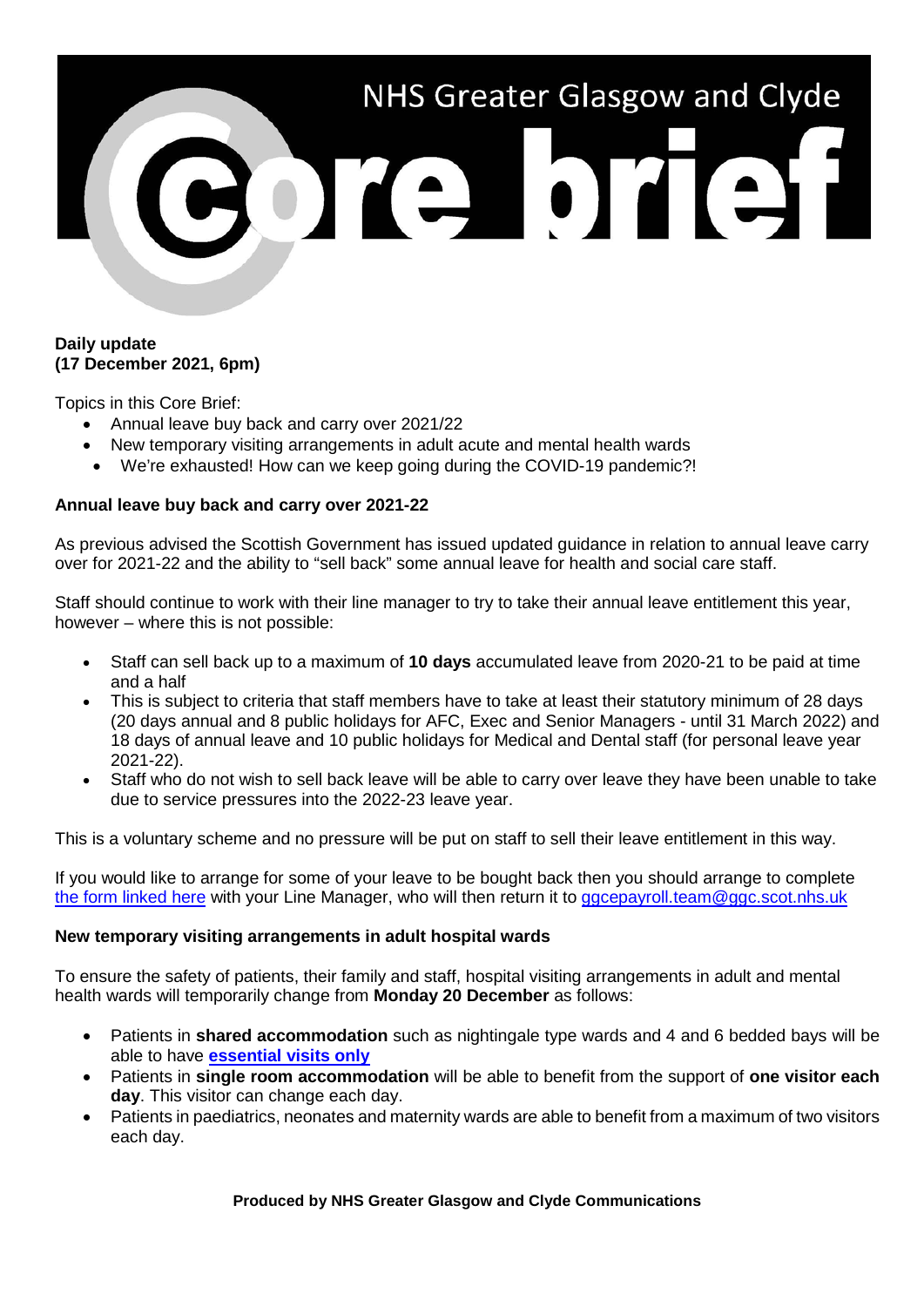Arrangements will be kept under close review with an update to follow regarding visiting on Christmas Day. The visiting review team will meet next week to risk assess the situation in its entirety regarding what controls are required.

The group will also review Christmas Day visiting and will update via the Core Brief next week.

# **Exceptions to the above arrangements**

As is standard infection prevention and control practice, wards with a **current active outbreak** are required to temporarily restrict visiting to **[essential visits](https://www.nhsggc.scot/your-health/covid-19/patients-hospital-appointments-and-visiting/essential-visiting-faqs/)** only, for the duration of the active outbreak. Once resolved, the temporary visiting arrangements described above will then apply.

#### **Guidance and safety measures in place across all NHSGGC wards 1. Flexibility and compassion**

This guidance should be applied with as much flexibility and compassion as possible. Consideration should be taken to assess each patient's needs on an individual basis.

We should be mindful that carers, those providing essential care or emotional support, or spiritual care are not considered visitors for the purposes of this guidance so should continue to be permitted to attend a patient in hospital, including in areas where essential visits only are in place.

# **2. Lateral Flow Device Testing**

Family members should have a **negative Lateral Flow Device** test result ahead of every visit. Ward staff are not being asked to verify negative results on a family member's arrival, but should make these new expectations clear, alongside the existing protections to every family member (e.g., face masks, 2m physical distancing, hand hygiene) in advance.

# **3. Fluid Resistant Surgical Masks**

All visitors should wear a **FRSM** (not a face covering) for the duration of their visit in a hospital building, unless exempt.

# **4. Person Centred Virtual Visiting**

Where in-person support is not possible for any reason, a patient should be supported to use the hospital iPad or their own personal mobile or tablet to maintain contact with the people who matter to them. It is important to bear in mind that the virtual option is available for circumstances where in-person support is not possible due to visiting restrictions, for clinical reasons, by geographical distance, or because the visitor is isolating.

Further information about Person Centred Virtual Visiting is available on the [NHSGGC website.](https://www.nhsggc.org.uk/patients-and-visitors/person-centred-visiting/person-centred-virtual-visiting/)

## **5. Give and Go**

The successful **'Give and Go Service'** available earlier in the pandemic will be remobilised from Monday 20 December, for family to drop-off essential personal items for patients and to pick up laundry etc. The service will be available at GRI, the RAH and the Beatson, from 12pm – 5pm Monday to Friday.

Local arrangements will be in operation in all other sites. Please speak to ward staff on other sites who will advise of local arrangements for dropping off and collecting belongings.

Further information can be found on the Give and Go [Webpage.](https://www.nhsggc.org.uk/your-health/health-issues/covid-19-coronavirus/for-patients-the-public/patients-hospital-appointments-visiting/give-go/)

# **6. Further information and guidance**

The [visiting webpages](https://www.nhsggc.org.uk/your-health/health-issues/covid-19-coronavirus/covid-19-info-for-nhsggc-staff/for-acute-medical-dental-staff/hospital-visiting-info-toolkit/) and [guidance](https://www.nhsggc.org.uk/media/268968/nhsggc-local-toolkit-for-hospital-visiting-v1d1.pdf) will be updated accordingly, and communications made to the public. Your support and efforts to ensure patients are kept safe and have support from those who matter to them where possible is greatly appreciated.